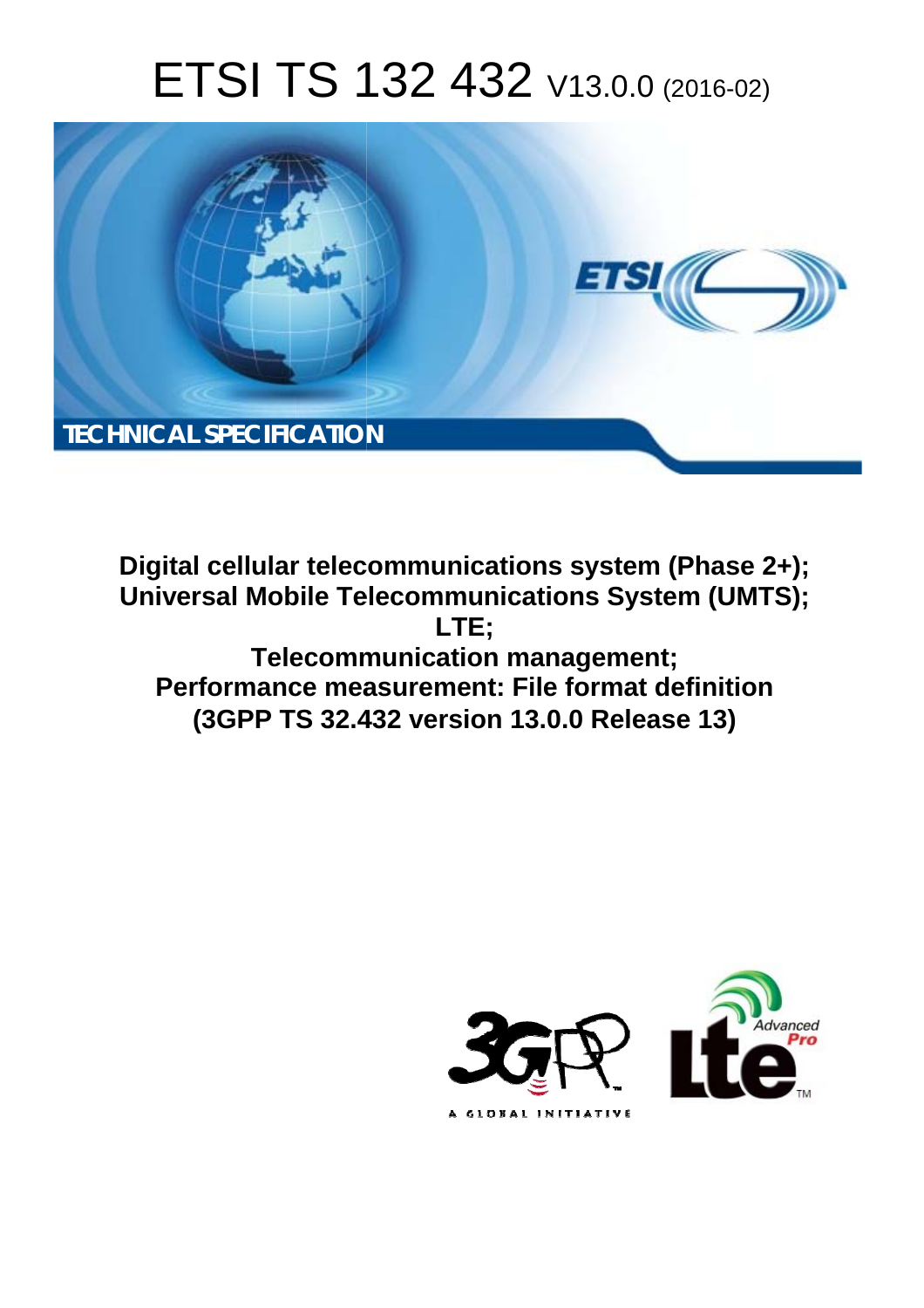Reference RTS/TSGS-0532432vd00

> Keywords GSM,LTE,UMTS

#### *ETSI*

#### 650 Route des Lucioles F-06921 Sophia Antipolis Cedex - FRANCE

Tel.: +33 4 92 94 42 00 Fax: +33 4 93 65 47 16

Siret N° 348 623 562 00017 - NAF 742 C Association à but non lucratif enregistrée à la Sous-Préfecture de Grasse (06) N° 7803/88

#### *Important notice*

The present document can be downloaded from: <http://www.etsi.org/standards-search>

The present document may be made available in electronic versions and/or in print. The content of any electronic and/or print versions of the present document shall not be modified without the prior written authorization of ETSI. In case of any existing or perceived difference in contents between such versions and/or in print, the only prevailing document is the print of the Portable Document Format (PDF) version kept on a specific network drive within ETSI Secretariat.

Users of the present document should be aware that the document may be subject to revision or change of status. Information on the current status of this and other ETSI documents is available at <http://portal.etsi.org/tb/status/status.asp>

If you find errors in the present document, please send your comment to one of the following services: <https://portal.etsi.org/People/CommiteeSupportStaff.aspx>

#### *Copyright Notification*

No part may be reproduced or utilized in any form or by any means, electronic or mechanical, including photocopying and microfilm except as authorized by written permission of ETSI.

The content of the PDF version shall not be modified without the written authorization of ETSI. The copyright and the foregoing restriction extend to reproduction in all media.

> © European Telecommunications Standards Institute 2016. All rights reserved.

**DECT**TM, **PLUGTESTS**TM, **UMTS**TM and the ETSI logo are Trade Marks of ETSI registered for the benefit of its Members. **3GPP**TM and **LTE**™ are Trade Marks of ETSI registered for the benefit of its Members and of the 3GPP Organizational Partners.

**GSM**® and the GSM logo are Trade Marks registered and owned by the GSM Association.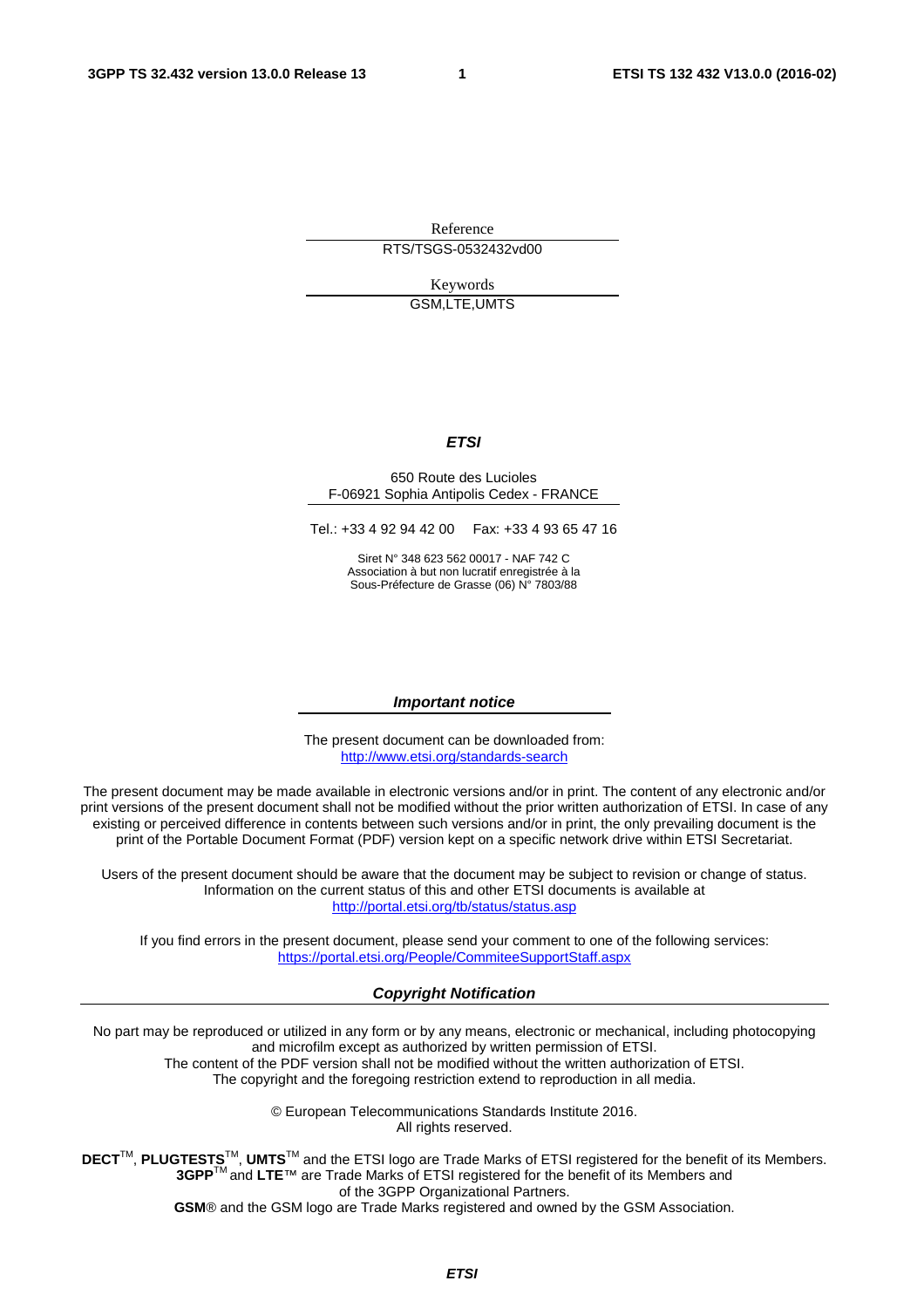# Intellectual Property Rights

IPRs essential or potentially essential to the present document may have been declared to ETSI. The information pertaining to these essential IPRs, if any, is publicly available for **ETSI members and non-members**, and can be found in ETSI SR 000 314: *"Intellectual Property Rights (IPRs); Essential, or potentially Essential, IPRs notified to ETSI in respect of ETSI standards"*, which is available from the ETSI Secretariat. Latest updates are available on the ETSI Web server ([https://ipr.etsi.org/\)](https://ipr.etsi.org/).

Pursuant to the ETSI IPR Policy, no investigation, including IPR searches, has been carried out by ETSI. No guarantee can be given as to the existence of other IPRs not referenced in ETSI SR 000 314 (or the updates on the ETSI Web server) which are, or may be, or may become, essential to the present document.

### Foreword

This Technical Specification (TS) has been produced by ETSI 3rd Generation Partnership Project (3GPP).

The present document may refer to technical specifications or reports using their 3GPP identities, UMTS identities or GSM identities. These should be interpreted as being references to the corresponding ETSI deliverables.

The cross reference between GSM, UMTS, 3GPP and ETSI identities can be found under [http://webapp.etsi.org/key/queryform.asp.](http://webapp.etsi.org/key/queryform.asp)

# Modal verbs terminology

In the present document "**shall**", "**shall not**", "**should**", "**should not**", "**may**", "**need not**", "**will**", "**will not**", "**can**" and "**cannot**" are to be interpreted as described in clause 3.2 of the [ETSI Drafting Rules](http://portal.etsi.org/Help/editHelp!/Howtostart/ETSIDraftingRules.aspx) (Verbal forms for the expression of provisions).

"**must**" and "**must not**" are **NOT** allowed in ETSI deliverables except when used in direct citation.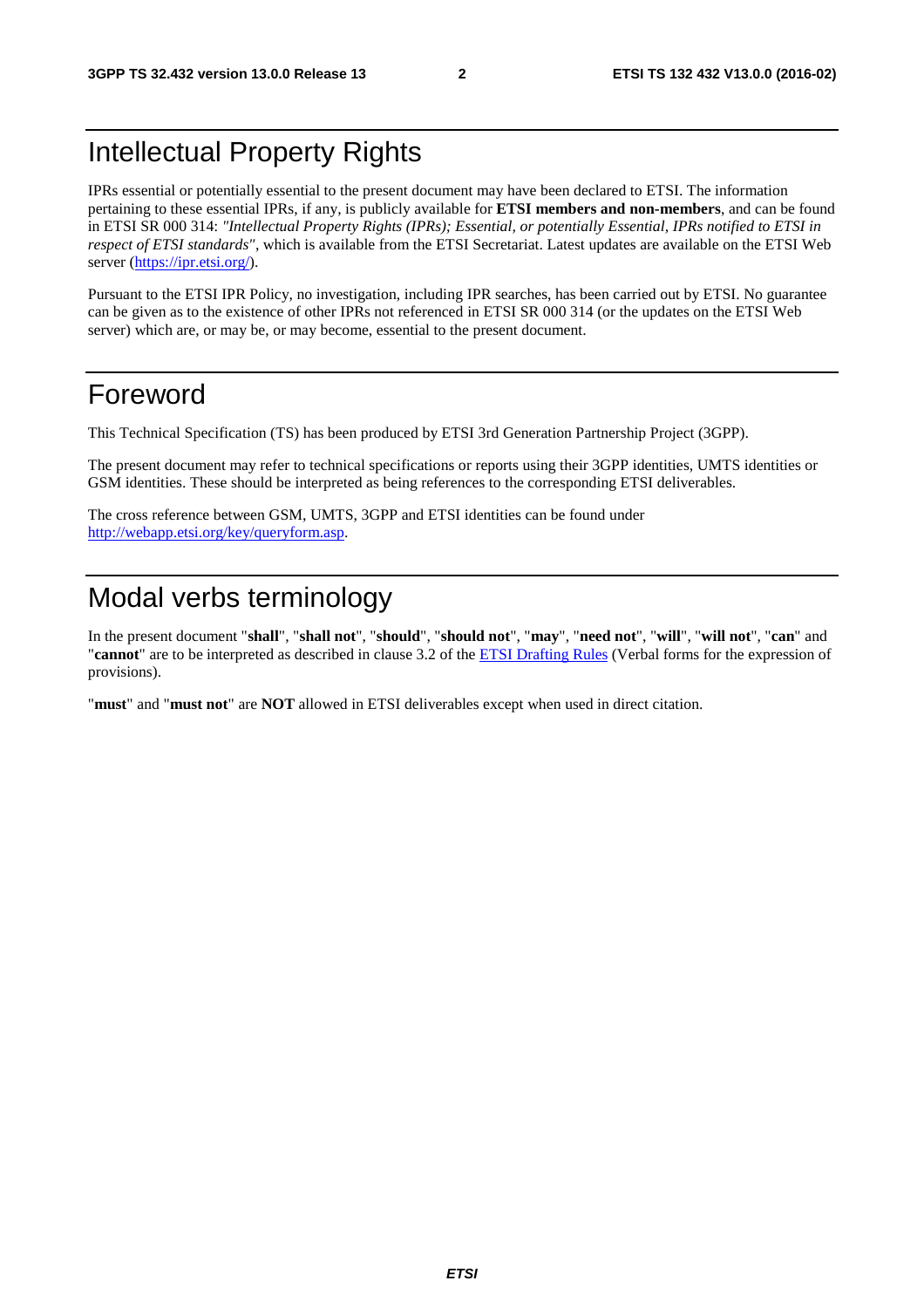$\mathbf{3}$ 

# Contents

| 1                                                       |                               |  |
|---------------------------------------------------------|-------------------------------|--|
| $\overline{2}$                                          |                               |  |
| 3<br>3.1<br>3.2                                         |                               |  |
| $\overline{4}$<br>4.1                                   |                               |  |
| 5<br>5.1<br>5.1.1<br>5.1.1.1<br>5.1.1.2<br>5.1.2<br>5.2 |                               |  |
|                                                         | <b>Annex A (informative):</b> |  |
| A.1                                                     |                               |  |
|                                                         | <b>Annex B</b> (informative): |  |
|                                                         |                               |  |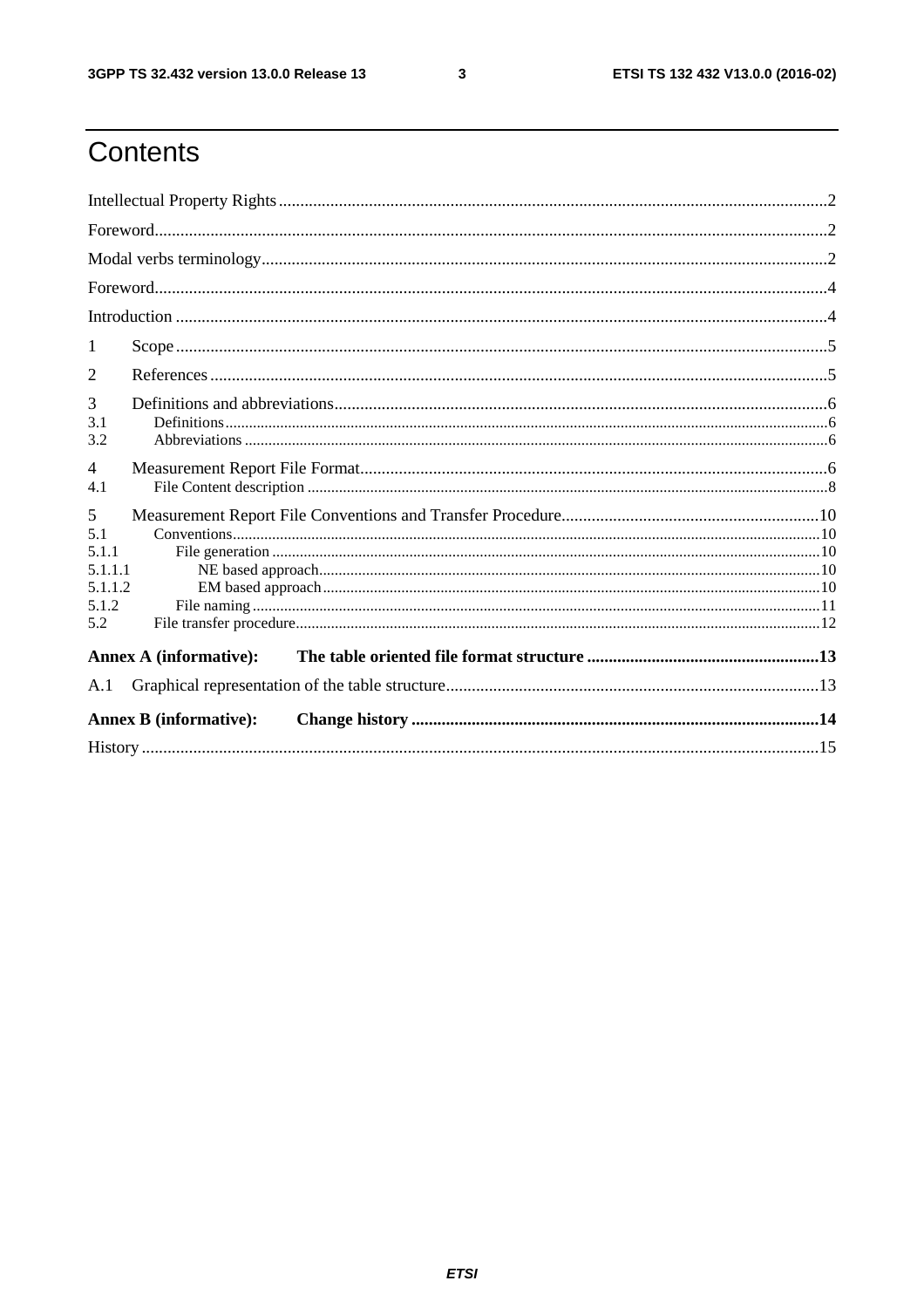### Foreword

This Technical Specification has been produced by the 3<sup>rd</sup> Generation Partnership Project (3GPP).

The contents of the present document are subject to continuing work within the TSG and may change following formal TSG approval. Should the TSG modify the contents of the present document, it will be re-released by the TSG with an identifying change of release date and an increase in version number as follows:

Version x.y.z

where:

- x the first digit:
	- 1 presented to TSG for information;
	- 2 presented to TSG for approval;
	- 3 or greater indicates TSG approved document under change control.
- y the second digit is incremented for all changes of substance, i.e. technical enhancements, corrections, updates, etc.
- z the third digit is incremented when editorial only changes have been incorporated in the document.

### Introduction

The present document is part of a TS-family covering the 3<sup>rd</sup> Generation Partnership Project: Technical Specification Group Services and System Aspects; Telecommunication management, as identified below:

| TS 32.432: | "Performance measurement; File format definition"; |  |
|------------|----------------------------------------------------|--|
|------------|----------------------------------------------------|--|

TS 32.435: "Performance measurement; eXtensible Markup Language (XML) file format definition";

TS 32.436: "Performance measurement; Abstract Syntax Notation 1 (ASN.1) file format definition".

The present document is part of a set of specifications, which describe the requirements and information model necessary for the standardised Operation, Administration and Maintenance (OA&M) of a multi-vendor PLMN.

During the lifetime of a PLMN, its logical and physical configuration will undergo changes of varying degrees and frequencies in order to optimise the utilisation of the network resources. These changes will be executed through network configuration management activities and/or network engineering, see 3GPP TS 32.600 [4].

Many of the activities involved in the daily operation and future network planning of a PLMN network require data on which to base decisions. This data refers to the load carried by the network and the grade of service offered. In order to produce this data performance measurements are executed in the NEs, which comprise the network. The data can then be transferred to an external system, e.g. an Operations System (OS) in TMN terminology, for further evaluation. The purpose of the present document and the other related 3GPP TSs listed above is to describe the mechanisms involved in the collection of the data.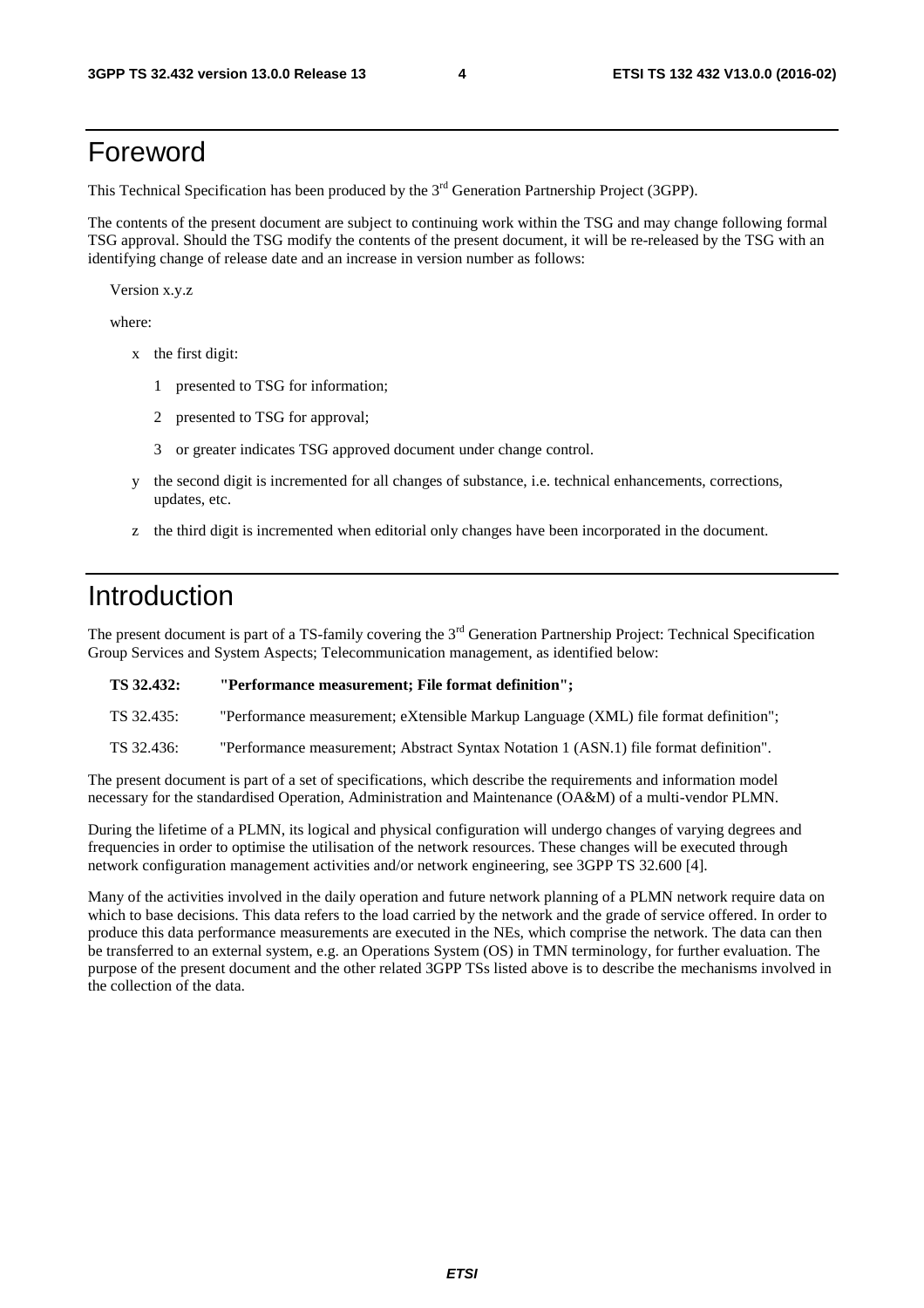### 1 Scope

The present document describes the general semantics of performance measurement result and collection. It defines the report file format, report file conventions and the file transfer procedure. Clause 4 specifies the file format for the bulk transfer of performance measurement results to the NM, while clause 5 discusses the file transfer procedure utilised on that interface.

The present document does not give the definition of any specific file format – such as XML and ASN.1, which will be given in Performance Measurement eXtensible Markup Language (XML) File Format Definition 3GPP TS 32.435 and Performance Measurement Abstract Syntax Notation 1 (ASN.1) File Format Definition 3GPP TS 32.436.

# 2 References

The following documents contain provisions which, through reference in this text, constitute provisions of the present document.

- References are either specific (identified by date of publication, edition number, version number, etc.) or non-specific.
- For a specific reference, subsequent revisions do not apply.
- For a non-specific reference, the latest version applies. In the case of a reference to a 3GPP document (including a GSM document), a non-specific reference implicitly refers to the latest version of that document *in the same Release as the present document*.
- [1] 3GPP TS 32.101: "Telecommunication management; Principles and high level requirements".
- [2] 3GPP TS 32.102: "Telecommunication management; Architecture".
- [3] 3GPP TS 32.401: "Telecommunication management; Performance Management (PM); Concept and requirements".
- [4] 3GPP TS 32.600: "Telecommunication management; Configuration Management (CM); Concept and high-level requirements".
- [5] 3GPP TS 25.442: "UTRAN Implementation Specific O&M Transport".
- [6] 3GPP TS 32.300: "Telecommunication management; Configuration Management (CM); Name convention for Managed Objects".
- [7] 3GPP TS 52.402: "Telecommunication management; Performance Management (PM); Performance measurements - GSM".
- [8] Void.
- [9] 3GPP TS 32.622: "Telecommunication management; Configuration Management (CM); Generic network resources Integration Reference Point (IRP): Network Resource Model (NRM)".
- [10] ITU-T Recommendation X.680: "Information technology Abstract Syntax Notation One (ASN.1): Specification of basic notation".
- [11] ISO8601:2000(E) Data elements and interchange formats Information interchange Representation of dates and times".
- [12] 32.405: "Performance Management (PM); Performance measurements; Universal Terrestrial Radio Access Network (UTRAN)".
- [13] 32.406 : "Performance Management (PM); Performance measurements; Core Network (CN) Packet Switched (PS) domain".
- [14] 32.407: "Performance Management (PM); Performance measurements; Core Network (CN) Circuit Switched (CS) domain; UMTS and combined UMTS/GSM".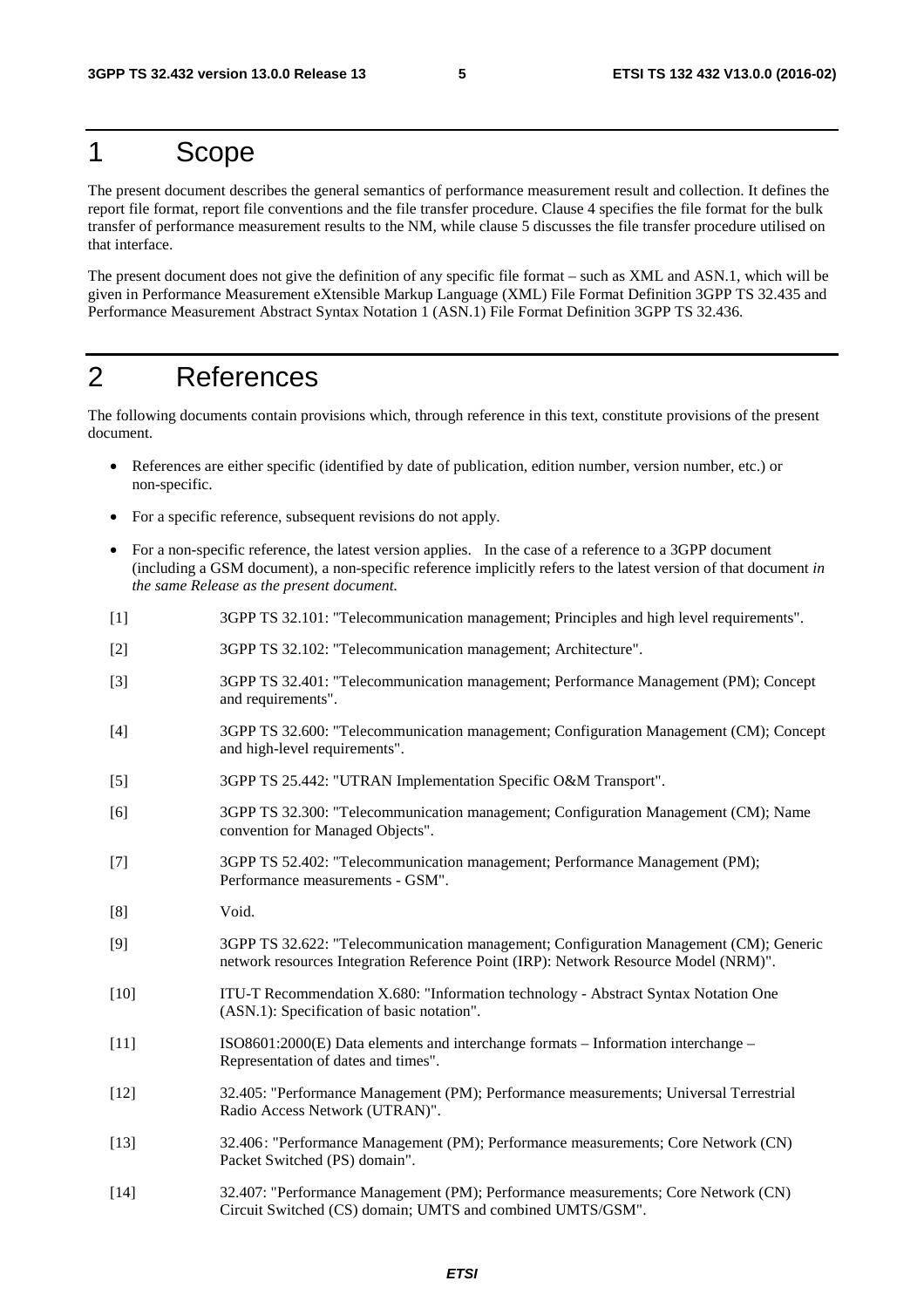| $[15]$ | 32.408: "Performance Management (PM); Performance measurements; Teleservice".                                                     |
|--------|-----------------------------------------------------------------------------------------------------------------------------------|
| $[16]$ | 32.409: "Performance Management (PM); Performance measurements; IP Multimedia Subsystem<br>$(IMS)$ ".                             |
| $[17]$ | 32.425: "Performance Management (PM); Performance measurements; Evolved Universal<br>Terrestrial Radio Access Network (E-UTRAN)". |
| $[18]$ | 32.426: "Performance Management (PM); Performance measurements; Evolved Packet Core<br>(EPC) network".                            |
| [19]   | 32.452: "Performance Management (PM); Performance measurements; Home Node B (HNB)<br>Subsystem HNS".                              |
| [20]   | 32.453: "Performance Management (PM); Performance measurements Home enhanced Node B<br>(HeNB) Subsystem (HeNS)".                  |
|        |                                                                                                                                   |

# 3 Definitions and abbreviations

# 3.1 Definitions

For the purposes of the present document, the following terms and definitions apply:

**network Element Manager (EM):** provides a package of end-user functions for management of a set of closely related types of Network Elements. These functions can be divided into two main categories:

- Element Management Functions for management of Network Elements on an individual basis. These are basically the same functions as supported by the corresponding local terminals.
- Sub-Network Management Functions that are related to a network model for a set of Network Elements constituting a clearly defined sub-network, which may include relations between the Network Elements. This model enables additional functions on the sub-network level (typically in the areas of network topology presentation, alarm correlation, service impact analysis and circuit provisioning).

**Network Manager (NM):** provides a package of end-user functions with the responsibility for the management of a network, mainly as supported by the EM(s) but it may also involve direct access to the Network Elements. All communication with the network is based on open and well-standardised interfaces supporting management of multivendor and multi-technology Network Elements.

**Operations System (OS):** generic management system, independent of its location level within the management hierarchy.

# 3.2 Abbreviations

For the purposes of the present document, the following abbreviations apply:

| 3G          | $3rd$ Generation                        |
|-------------|-----------------------------------------|
| EM          | <b>Element Manager</b>                  |
| <b>GSM</b>  | Global System for Mobile communications |
| <b>NE</b>   | Network Element                         |
| <b>NM</b>   | Network Manager                         |
| <b>PLMN</b> | <b>Public Land Mobile Network</b>       |
| <b>PM</b>   | Performance Management                  |

# 4 Measurement Report File Format

This clause describes the format of measurement result files that can be transferred from the network (NEs or EM) to the NM.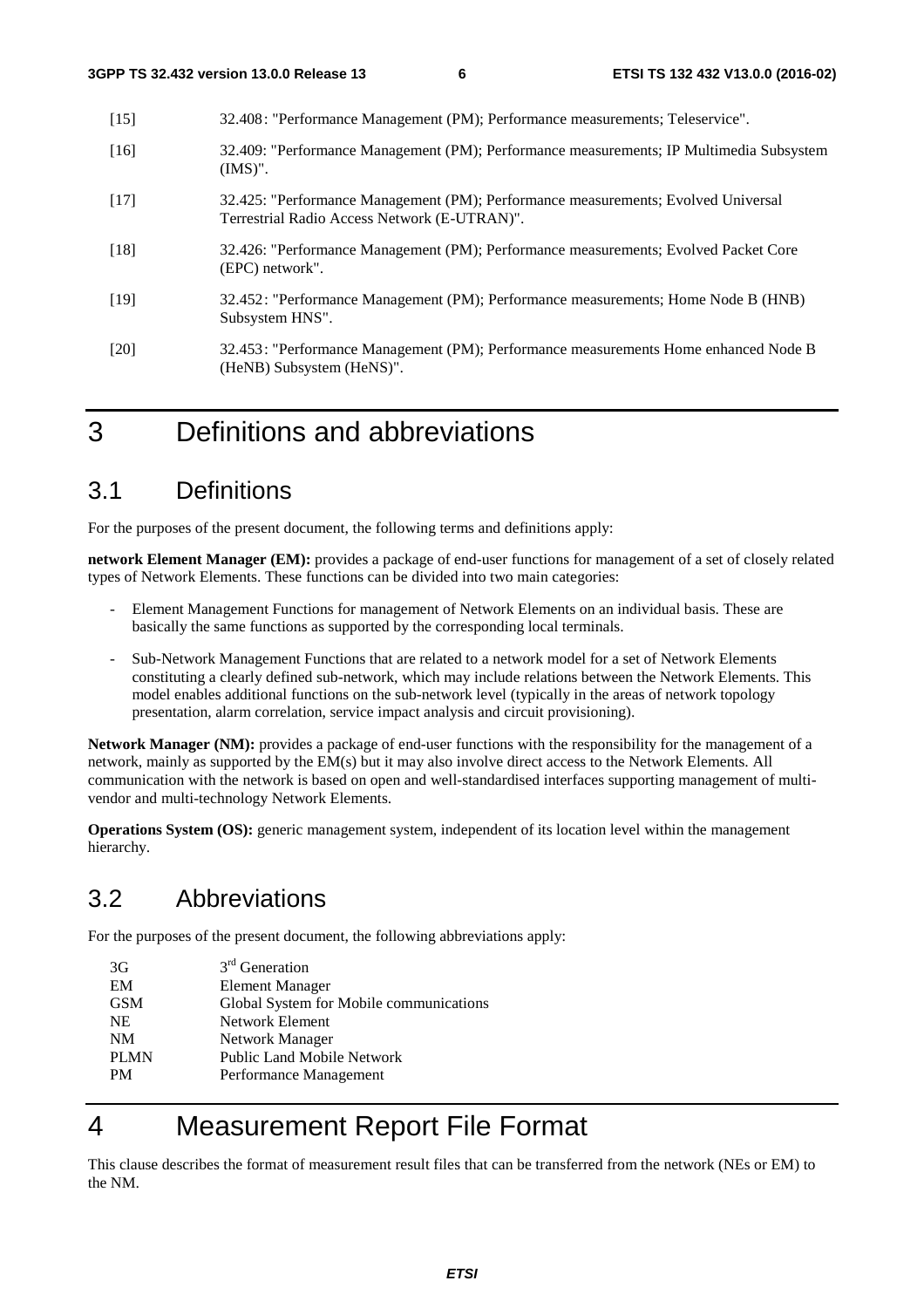The following conditions have been considered in defining this file format:

- Since the files are transferred via a machine-machine interface, the files applying the format definitions should be machine-readable using standard tools.
- The file format should be independent of the data transfer protocol used to carry the file from one system to another.
- The file format should be generic across PLMN systems.
- The file format should be flexible enough to include all possible measurement types, i.e. those specified within clause 6 as well as measurements defined within other standards bodies, or vendor specific measurement types.
- The file format should not impose any dependency between granularity periods for the generation of measurement results and file upload cycles for the file transfer from the network to the NM.
- The file format should be flexible enough to support both the NE-based and the EM-based approaches, as discussed in Chapter 5, clause 5.1.1 of the present document.
- The file format should be usable for other interfaces than Itf-N if required. The measurement file header could be augmented to indicate this other usage, however this would be a non-standard extension. In the ASN.1 (see ITU-T Recommendation X.680 [10]) file format definition this is accommodated by the use of the ellipsis notation. XML schema allows such additions through insertion of extra schema elements through the provider of the non-standard extension.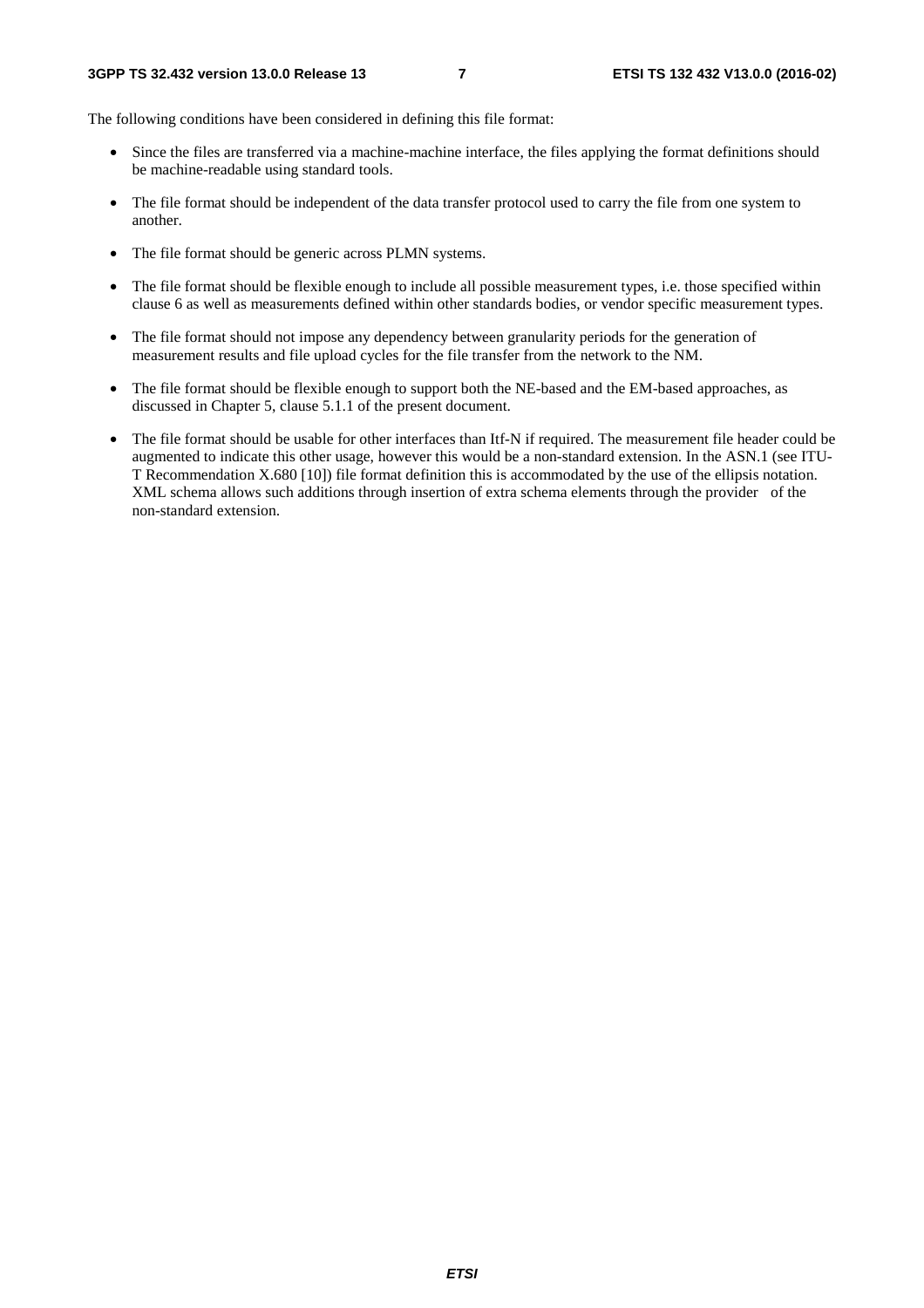# 4.1 File Content description

Table 4.1 lists all the file content items. It also provides an explanation of the individual items.

#### **Table 4.1 File Content Description**

| <b>File Content Item</b> | <b>Description</b>                                                                                                                                                                                                                                                                                                                                                                                                                                                                                                                                                                                                                                                                                                                                          |
|--------------------------|-------------------------------------------------------------------------------------------------------------------------------------------------------------------------------------------------------------------------------------------------------------------------------------------------------------------------------------------------------------------------------------------------------------------------------------------------------------------------------------------------------------------------------------------------------------------------------------------------------------------------------------------------------------------------------------------------------------------------------------------------------------|
| measDataCollection       | This is the top-level tag, which identifies the file as a collection of measurement data. The file<br>content is made up of a header ("measFileHeader"), the collection of measurement result items<br>("measData"), and a measurement file footer ("measFileFooter").                                                                                                                                                                                                                                                                                                                                                                                                                                                                                      |
| measFileHeader           | This is the measurement result file header to be inserted in each file. It includes a version<br>indicator, the name, type and vendor name of the sending network node, and a time stamp<br>("collectionBeginTime").                                                                                                                                                                                                                                                                                                                                                                                                                                                                                                                                        |
| measData                 | The "measData" construct represents the sequence of zero or more measurement result items<br>contained in the file. It can be empty in case no measurement data can be provided. The<br>individual "measData" elements can appear in any order.<br>Each "measData" element contains the name of the NE ("nEld") and the list of measurement<br>results pertaining to that NE ("measInfo").                                                                                                                                                                                                                                                                                                                                                                  |
| measFileFooter           | The measurement result file footer to be inserted in each file. It includes a time stamp, which<br>refers to the end of the overall measurement collection interval that is covered by the collected<br>measurement results being stored in this file.                                                                                                                                                                                                                                                                                                                                                                                                                                                                                                      |
| fileFormatVersion        | This parameter identifies the file format version applied by the sender. The format version defined<br>in the present document shall be the abridged number and version of this 3GPP document (see<br>below).<br>The abridged number and version of a 3GPP document is constructed from its version specific<br>full reference "3GPP [] (yyyy-mm)" by:<br>removing the leading "3GPP TS"<br>removing everything including and after the version third digit, representing editorial only<br>changes, together with its preceding dot character<br>from the resulting string, removing leading and trailing white space, replacing every multi<br>character white space by a single space character and changing the case of all characters to<br>uppercase. |
| senderName               | The senderName uniquely identifies the NE or EM that assembled this measurement file by its<br>Distinguished Name (DN), according to the definitions in 3GPP TS 32.300 [6]. In the case of the<br>NE-based approach, it is identical to the sender's "nEDistinguishedName".                                                                                                                                                                                                                                                                                                                                                                                                                                                                                 |
| senderType               | This is a user configurable identifier of the type of network node that generated the file, e.g.<br>NodeB, EM, SGSN. The string may be empty (i.e. string size =0) in case the "senderType" is not<br>configured in the sender.                                                                                                                                                                                                                                                                                                                                                                                                                                                                                                                             |
| vendorName               | The "vendorName" identifies the vendor of the equipment that provided the measurement file.<br>The string may be empty (i.e. string size =0) if the "vendorName" is not configured in the sender.                                                                                                                                                                                                                                                                                                                                                                                                                                                                                                                                                           |
| collectionBeginTime      | The "collectionBeginTime" is a time stamp that refers to the start of the first measurement<br>collection interval (granularity period) that is covered by the collected measurement results that<br>are stored in this file.                                                                                                                                                                                                                                                                                                                                                                                                                                                                                                                               |
| neld                     | The unique identification of the NE in the system. It includes the user name ("nEUserName"), the<br>distinguished name ("nEDistinguishedName") and the software version ("nESoftwareVersion") of<br>the NE.                                                                                                                                                                                                                                                                                                                                                                                                                                                                                                                                                 |
| neUserName               | This is the user definable name ("userLabel") defined for the NE in 3GPP TS 32.622 [9]. The<br>string may be empty (i.e. string size =0) if the "nEUserName" is not configured in the CM<br>applications.                                                                                                                                                                                                                                                                                                                                                                                                                                                                                                                                                   |
| neDistinguishedNam<br>е  | This is the Distinguished Name (DN) defined for the NE in 3GPP TS 32.300 [6]. It is unique<br>across an operator's network. The string may be empty (i.e. string size =0) if the<br>"nEDistinguishedName" is not configured in the CM applications.                                                                                                                                                                                                                                                                                                                                                                                                                                                                                                         |
| neSoftwareVersion        | This is the software version ("swVersion") defined for the NE in 3GPP TS 32.622 [9].<br>This is an optional parameter which allows post-processing systems to take care of vendor<br>specific measurements modified between software versions.                                                                                                                                                                                                                                                                                                                                                                                                                                                                                                              |
| measInfo                 | The sequence of measurements, values and related information. It includes a list of<br>measurement types ("measTypes") and the corresponding results ("measValues"), together with<br>the time stamp ("measTimeStamp") and granularity period ("granularityPeriod") pertaining to<br>these measurements.                                                                                                                                                                                                                                                                                                                                                                                                                                                    |
| measInfold               | This attribute associates a tag name with the set of measurements defined by a measInfo<br>property. This is an optional parameter that may be used to assign unique names to categories of<br>measurements grouped together by measInfo elements. It allows parsing tools to easily isolate<br>measurement sets by name.                                                                                                                                                                                                                                                                                                                                                                                                                                   |
| measTimeStamp            | Time stamp referring to the end of the granularity period.                                                                                                                                                                                                                                                                                                                                                                                                                                                                                                                                                                                                                                                                                                  |
| jobld                    | The "jobld" represents the job with which measurement result contained in the file is associated.<br>The "jobld" is mandatory when PMIRP is supported.                                                                                                                                                                                                                                                                                                                                                                                                                                                                                                                                                                                                      |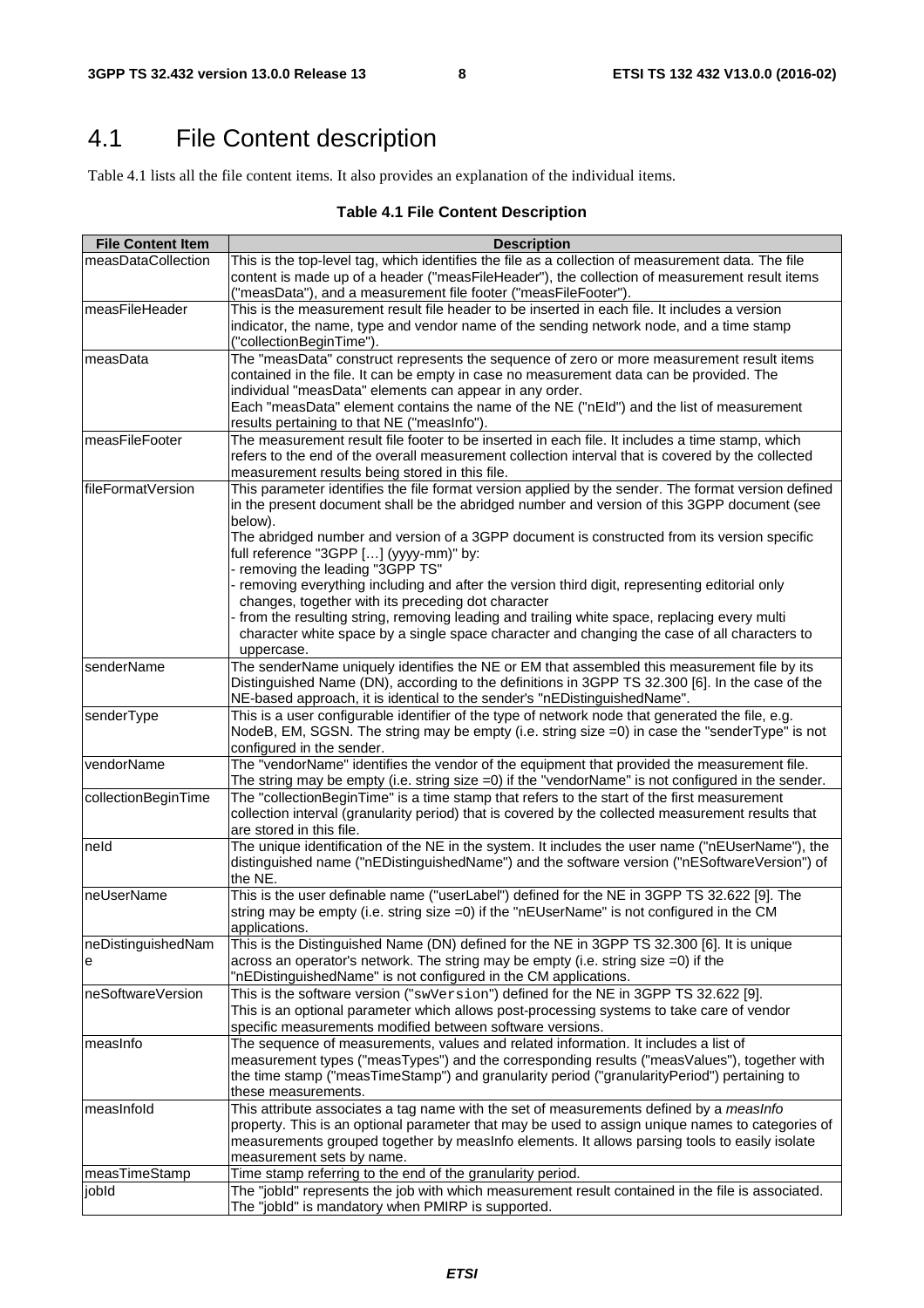| <b>File Content Item</b> | <b>Description</b>                                                                                                                                                            |  |  |  |  |
|--------------------------|-------------------------------------------------------------------------------------------------------------------------------------------------------------------------------|--|--|--|--|
| granularityPeriod        | Granularity period of the measurement(s) in seconds.                                                                                                                          |  |  |  |  |
| reportingPeriod          | Reporting period of the measurement(s) in seconds.                                                                                                                            |  |  |  |  |
|                          | The "reportingPeriod" is mandatory when PMIRP is supported.                                                                                                                   |  |  |  |  |
| measTypes                | This is the list of measurement types for which the following, analogous list of measurement                                                                                  |  |  |  |  |
|                          | values ("measValues") pertains.                                                                                                                                               |  |  |  |  |
|                          | The measurement types for UMTS and combined GSM/UMTS networks are specified in TS                                                                                             |  |  |  |  |
|                          | 32.405 [12], TS 32.406 [13], TS 32.407 [14], TS 32.408 [15] and for IMS in TS 32.409 [16].                                                                                    |  |  |  |  |
|                          | Measurement types for E-UTRAN are specified in TS 32.425 [17] and for EPC in TS 32.426 [18].                                                                                  |  |  |  |  |
|                          | Measurement types for Home Node B (HNB) Subsystem (HNS) are defined in TS 32.452 [19]                                                                                         |  |  |  |  |
|                          | and for Home enhanced Node B (HeNB) Subsystem (HeNS) in TS.32.453 [20]. The GSM only                                                                                          |  |  |  |  |
|                          | measurement types are defined in TS 52.402 [7].                                                                                                                               |  |  |  |  |
| measValues               | This parameter contains the list of measurement results for the resource being measured, e.g.                                                                                 |  |  |  |  |
|                          | trunk, cell. It includes an identifier of the resource ("measObjInstId"), the list of measurement                                                                             |  |  |  |  |
|                          | result values ("measResults") and a flag that indicates whether the data is reliable                                                                                          |  |  |  |  |
|                          | ("suspectFlag").                                                                                                                                                              |  |  |  |  |
| measObjInstId            | The "measObjInstId" field contains the local distinguished name (LDN) of the measured object                                                                                  |  |  |  |  |
|                          | within the scope defined by the "nEDistinguishedName" (see 3GPP TS 32.300 [6]). The                                                                                           |  |  |  |  |
|                          | concatenation of the "nEDistinguishedName" and the "measObjInstId" yields the DN of the                                                                                       |  |  |  |  |
|                          | measured object. The "measObjInstId" is therefore empty if the "nEDistinguishedName" already                                                                                  |  |  |  |  |
|                          | specifies completely the DN of the measured object, which is the case for all measurements                                                                                    |  |  |  |  |
|                          | specified on NE level. For example, if the measured object is a "ManagedElement" representing                                                                                 |  |  |  |  |
|                          | RNC "RNC-Gbg-1", then the "nEDistinguishedName" will be for instance                                                                                                          |  |  |  |  |
|                          | "DC=a1.companyNN.com,SubNetwork=1,IRPAgent=1,SubNetwork=CountryNN,MeContext=ME                                                                                                |  |  |  |  |
|                          | C-Gbg-1,ManagedElement=RNC-Gbg-1", and the "measObjInstId" will be empty. On the other                                                                                        |  |  |  |  |
|                          | hand, if the measured object is a "UtranCell" representing cell "Gbg-997" managed by that RNC,<br>then the "nEDistinguishedName" will be for instance the same as above, i.e. |  |  |  |  |
|                          | 'DC=a1.companyNN.com,SubNetwork=1,IRPAgent=1,SubNetwork=CountryNN,MeContext=ME                                                                                                |  |  |  |  |
|                          | C-Gbg-1, ManagedElement=RNC-Gbg-1", and the "measObjInstId" will be for instance                                                                                              |  |  |  |  |
|                          | "RncFunction=RF-1,UtranCell=Gbg-997". The class of the "measObjInstId" is defined in item F of                                                                                |  |  |  |  |
|                          | each measurement definition template.                                                                                                                                         |  |  |  |  |
| measResults              | This parameter contains the sequence of result values for the observed measurement types. The                                                                                 |  |  |  |  |
|                          | "measResults" sequence shall have the same number of elements, which follow the same order                                                                                    |  |  |  |  |
|                          | as the measTypes sequence. Normal values are INTEGERs and REALs. The NULL value is                                                                                            |  |  |  |  |
|                          | reserved to indicate that the measurement item is not applicable or could not be retrieved for the                                                                            |  |  |  |  |
|                          | object instance.                                                                                                                                                              |  |  |  |  |
| suspectFlag              | Used as an indication of quality of the scanned data. FALSE in the case of reliable data, TRUE if                                                                             |  |  |  |  |
|                          | not reliable. The default value is "FALSE", in case the suspect flag has its default value it may be                                                                          |  |  |  |  |
|                          | omitted.                                                                                                                                                                      |  |  |  |  |
| timestamp                | This tag carries the time stamp that refers to the end of the measurement collection interval                                                                                 |  |  |  |  |
|                          | (granularity period) that is covered by the collected measurement results that are stored in this                                                                             |  |  |  |  |
|                          | file. The minimum required information within timestamp is year, month, day, hour, minute, and                                                                                |  |  |  |  |
|                          | second.                                                                                                                                                                       |  |  |  |  |

The measInfo contains the sequence of measurements, values and related information, in a table-oriented structure. A graphical representation of this structure can be found in clause 6.1.

The representation of all timestamps in PM files shall follow the representations allowed by the ISO 8601 [11]. The precise format for timestamp representation shall be determined by the technology used for encoding the PM file (e.g. ASN.1, XML DTD, XML Schema). The choice of technology should ensure that this representation is derived from ISO 8601 [11]. Based on the representation used, the timestamp shall refer to either UTC time or local time or local time with offset from UTC.

At least for those measurement types that are re-used from non-3GPP standards (e.g. IP, ATM), it is required that the measType be operator definable. This is necessary to allow the operator to harmonise the numbering between different vendors' systems where appropriate. Through this harmonisation, it can be assured that identical measurements always carry the same measType value, which is required by the post-processing system.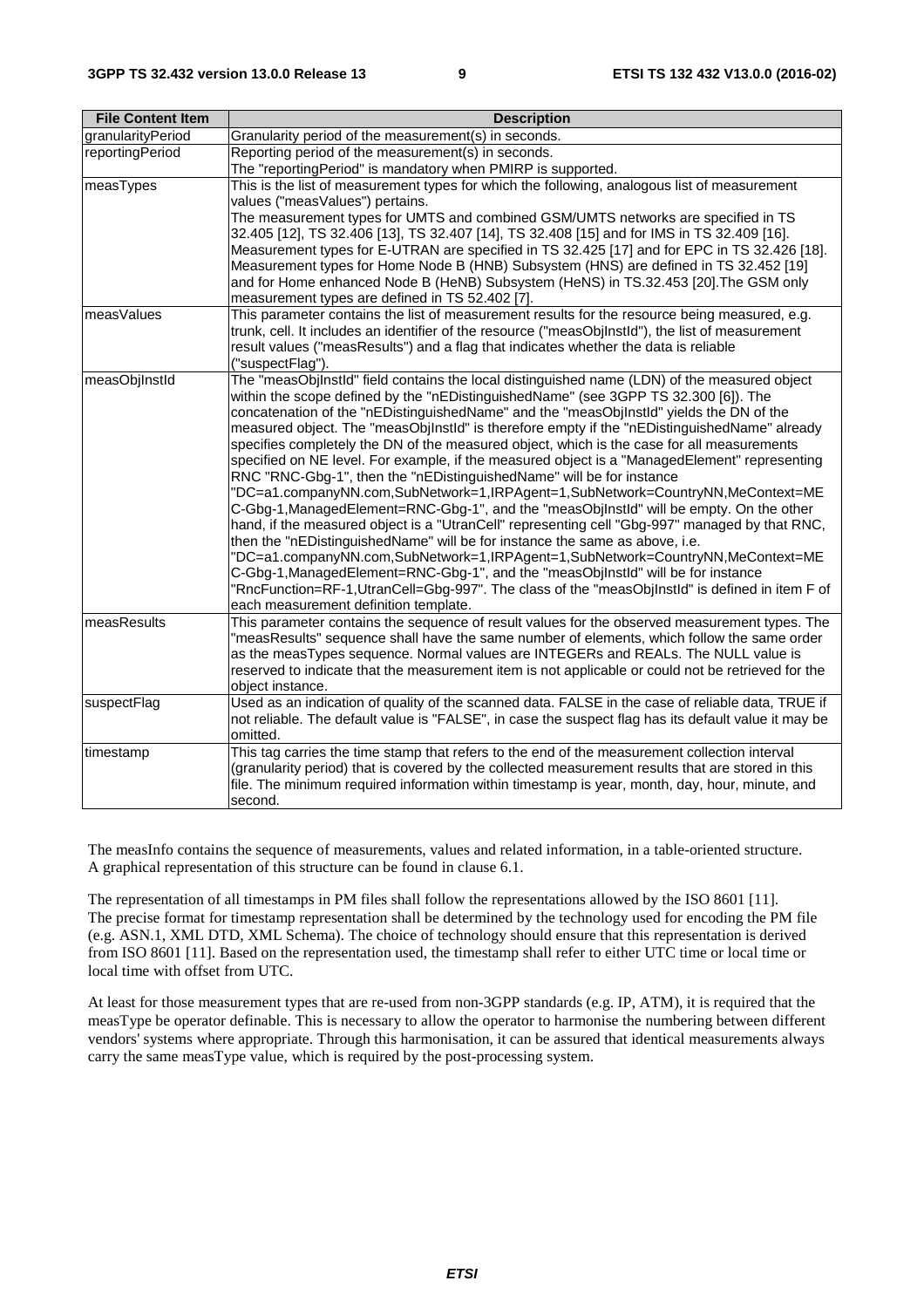# 5 Measurement Report File Conventions and Transfer Procedure

This clause describes the conventions how files containing performance measurement results are generated in the network (EM or NEs) and the procedure to transfer these files from the network to the NM.

### 5.1 Conventions

The following clauses define conventions for the generation and the naming of measurement-result files.

### 5.1.1 File generation

Since vendors may choose to implement the NM interface either in the NEs or the EM, the measurement result files for collection by the NM (push or pull transfer mechanism) may be provided by the NEs or the EM. Note that within one PLMN network both possibilities may occur, since NEs of different types may use either one of the two possible approaches (NE based or EM based). This is particularly true in a multi-vendor network.

The procedures for the transfer of the files to the NM from either the NE or the EM are described in clause 5.2.

#### 5.1.1.1 NE based approach

The NE shall generate one measurement report(measurement record) immediately at the end of each granularity period. This measurement report shall contain all measurement results produced by the NE within that granularity period. For example, if a NodeB runs 10 measurements with a granularity period of 15 minutes and 5 measurements with a granularity period of 5 minutes, then it shall generate one measurement report containing 10 results every 15 minutes, and one measurement reportcontaining 5 measurement results every 5 minutes.

In the event of two or more granularity periods coming to an end at the same time, the NE shall generate one measurement report per granularity period. Hence in the above example, the NodeB shall generate 2 measurement reports – one containing 10 results (15min granularity period) and the other containing 5 measurement results (5 min granularity period), when the end time of the granularity periods coincide.

Measurement reports (measurement record) of a particular granularity period are assembled into measurement result file for transfer, e.g. from the NE or EM. The number of measurement reports assembled is based on reporting period. The different types of measurement result file that can be supported are in section 5.1.2.

The NE shall be identified both in the file name and in the file contents. NE identifiers (names) used for the files shall be in accordance with the NE naming conventions defined in 3GPP TS 32.300 [6]. The file shall be available for transfer as soon as all applicable results have been assembled.

Each NE is responsible for the generation and maintenance of the measurement reports (measurement record) pertaining to its own measurements (i.e. the measurements it executes). In particular, this implies that the RNC is not involved in the generation, provision or transfer of measurement result files of its controlled NodeBs, i.e. for the measurements defined for the NodeB in the present document, no results will be sent via the Iub interface. (Note that NodeB measurement results may be routed across the same physical interface as Iub, see 3GPP TS 25.442 [5] for details).

#### 5.1.1.2 EM based approach

This approach requires that measurement results be forwarded to the EM according to the mechanisms described in clause 4.2.4 of the 3GPP TS 32.401[3]. The EM may choose to provide measurement result files as described above for the NEs, however, additional flexibility may be offered. For example, measurement results from several granularity periods and/ or several NEs could be written into one single file. These NEs may be determined based on network hierarchy (e.g. all NodeBs controlled by the same RNC, all NEs controlled by the same EM), or management domains configured by the system operator (e.g. NodeBs belonging to a certain (management or geographical) area). In case such rules are applied by the EM for the routing of measurement results to specific files then they shall be operator configurable. If results from more than one NE are contained in a file, the NE identifier used for the file shall be the EM name as defined in 3GPP TS 32.300 [6], or a domain name configured by the system operator. If results from more than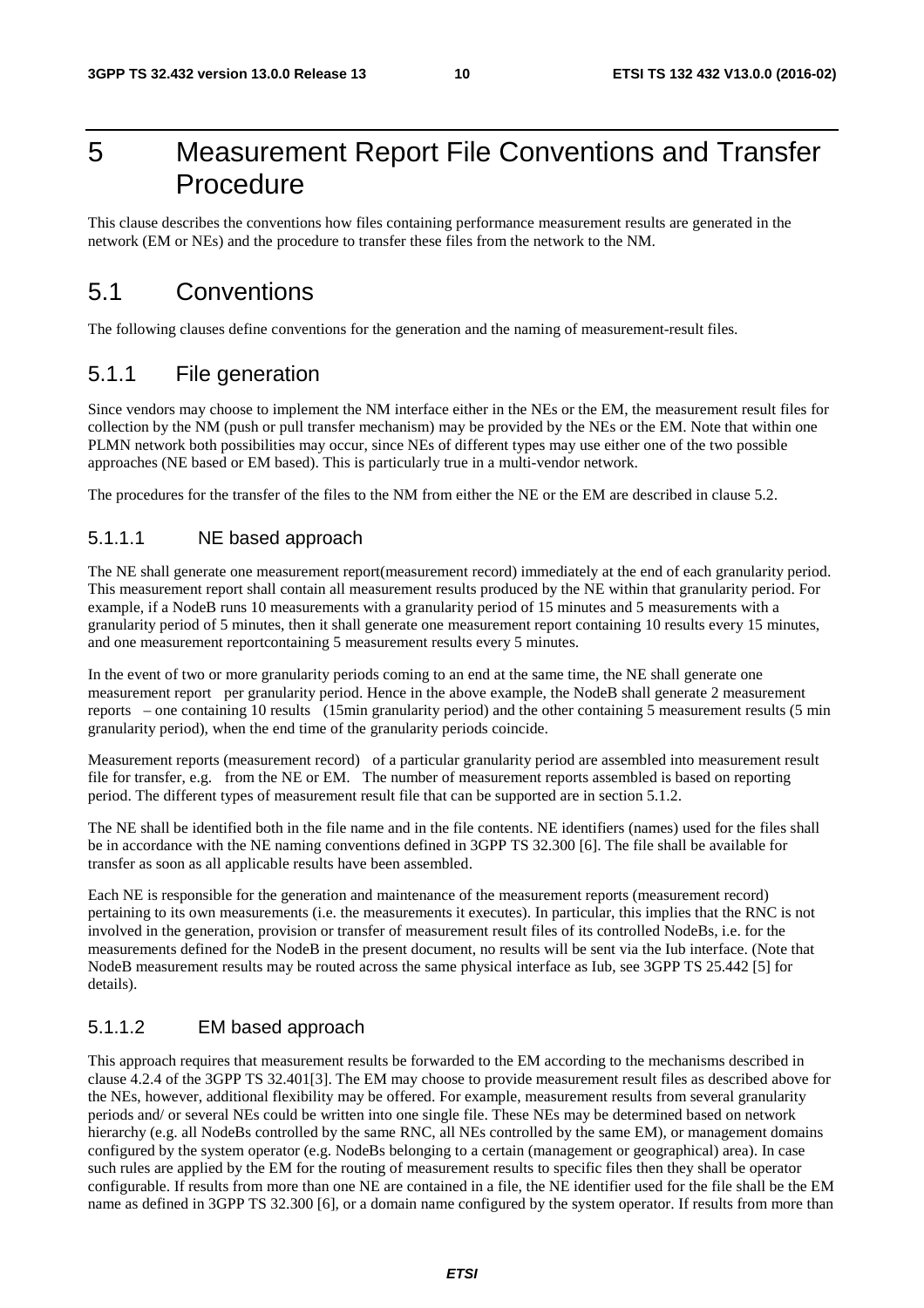one granularity period are contained in the file then the beginning of the first and the end of the last granularity period shall be indicated in the file name.

The file shall be made available for transfer to or collection by the NM as soon as all applicable results have been assembled.

### 5.1.2 File naming

The following convention shall be applied for measurement result file naming:

<Type><Startdate>.<Starttime>-[<Enddate>.]<Endtime>[\_-<jobId>][\_<UniqueId>][\_-\_<RC>]

- 1) The Type field indicates if the file contains measurement results for single or multiple NEs and/or granularity periods where:
	- "A" means single NE, single granularity period; (this is used when granularity period is equal to reporting period )
	- "B" indicates multiple NEs, single granularity period; ( this is used when granularity period is equal to reporting period)
	- "C" signifies single NE, multiple granularity periods; (this is used when reporting period is multiples of the granularity period and will contain multiple measurement reports )
	- "D" stands for multiple NEs, multiple granularity periods. (this is used when reporting period is multiples of the granularity period and will contain multiple measurement reports).
- 2) The Startdate field indicates the date when the granularity period began if the Type field is set to A or B. If the Type field is either "C" or "D" then Startdate contains the date when the first granularity period of the measurement results contained in the file started. The Startdate field is of the form YYYYMMDD, where:
	- YYYY is the year in four-digit notation;
	- MM is the month in two digit notation (01 12);
	- DD is the day in two-digit notation  $(01 31)$ .
- 3) The Starttime field indicates the time when the granularity period began if the Type field is set to A or B. If the Type field is either "C" or "D" then Starttime contains the time when the first granularity period of the measurement results contained in the file began. The Starttime field is of the form HHMMshhmm, where:
	- HH is the two-digit hour of the day (local time), based on 24-hour clock (00 23);
	- MM is the two digit minute of the hour (local time), possible values are 00, 05, 10, 15, 20, 25, 30, 35, 40, 45, 50, and 55;
	- s is the sign of the local time differential from UTC  $(+ or -)$ , in case the time differential to UTC is 0 then the sign may be arbitrarily set to "+" or "-";
	- hh is the two-digit number of hours of the local time differential from UTC (00-23);
	- mm is the two digit number of minutes of the local time differential from UTC (00-59).
- 4) The Enddate field shall only be included if the Type field is set to "C" or "D", i.e. measurement results for multiple granularity periods are contained in the file. It identifies the date when the last granularity period of these measurements ended, and its structure corresponds to the Startdate field.
- 5) The Endtime field indicates the time when the granularity period ended if the Type field is set to A or B. If the Type field is either "C" or "D" then Endtime contains the time when the last granularity period of the measurement results contained in the file ended. Its structure corresponds to the Starttime field, however, the allowed values for the minute of the hour are 05, 10, 15, 20, 25, 30, 35, 40, 45, 50, 55, and 00.
- 6) UniqueId. This is the name of the NE, EM or domain, as defined in clauses 5.1.1.1 and 5.1.1.2 (e.g. a distinguishedName). The field may be omitted only if the distinguishedName is not available from the CM applications.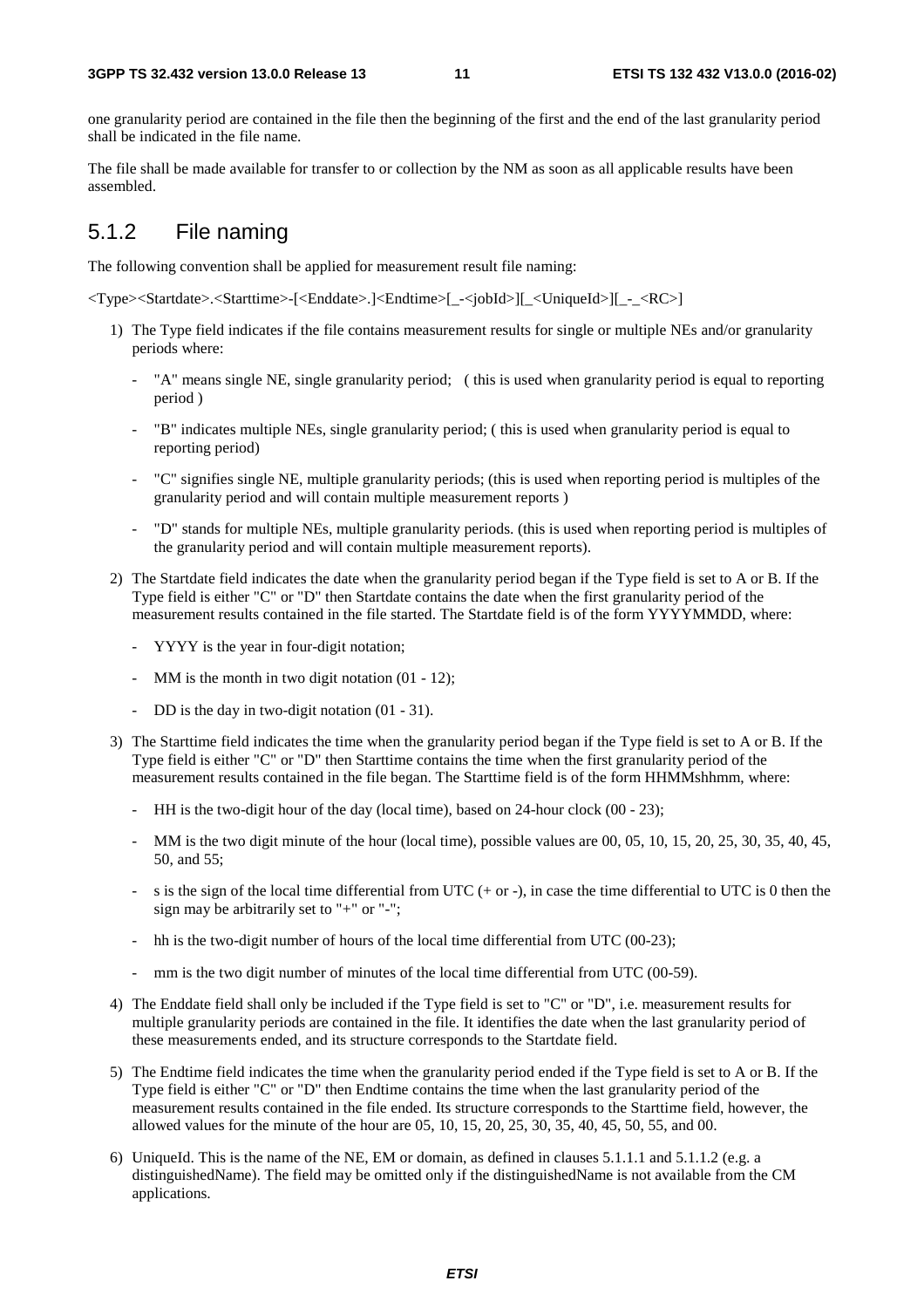- 7) The RC parameter is a running count, starting with the value of "1", and shall be appended only if the filename is otherwise not unique, i.e. more than one file is generated and all other parameters of the file name are identical. Therefore it may only be used by the EM, since the described situation cannot occur with NE generated files. Note that the delimiter for this field,  $\_$ , is an underscore character  $(.)$ , followed by a minus character  $(.)$ , followed by an underscore character (\_).
- 8) jobId. When PMIRP is supported, the jobId shall be indicated in the performance measurement file name.

Some examples describing file-naming convention:

- 1) file name: A20000626.2315+0200-2330+0200\_NodeBId, meaning: file produced by NodeB <NodeBId> on June 26, 2000, granularity period 15 minutes from 23:15 local to 23:30 local, with a time differential of +2 hours against UTC.
- 2) file name: B20021224.1700-1130-1705-1130\_-job10\_EMId, meaning: file containing results for multiple NEs, generated for measurement job job10, produced by EM <EMId> on December 24, 2002, granularity period 5 minutes from 17:00 local to 17:05 local, with a time differential of –11:30 hours against UTC.
- 3) file name: D20050907.1030+0000-20050909.1500+0000\_DomainId\_-\_2, meaning: file containing results for NEs belonging to domain <DomainId>, start of first granularity period 07 September 2005, 10:30 local, end of last granularity period 09 September 2005, 15:00 local, with a time differential of 0 against UTC. This file is produced by the EM managing the domain, and it is the second file for this domain/granularity period combination.
- 4) file name: C20050907.1030+0000-20050909.1500+0000\_NodeId, meaning: file produced by the Node <NodeId>, start of first granularity period 07 September 2005, 10:30 local, end of last granularity period 09 September 2005, 15:00 local, with a time differential of 0 against UTC.

### 5.2 File transfer procedure

Both push (i.e. triggered by the NE) and pull (triggered by the OS) transfer modes shall be supported on the NM interface. Implementation specific means may be employed for the administration and control of the file transfer, concerning:

- the time of the transfer (in push mode);
- the routing of the transfer to one or more  $OS(s)$  (in push mode);
- the storage/deletion of the files in the NE, particularly when the EM based approach is chosen (cf. clause 5.1.1.2).

Measurement result files shall be retained by the file generator (i.e. NE or EM) at least until they have been successfully transferred to or collected by the NM. The storage capacity and the duration for which the data can be retained at the NE or the EM will be Operator and implementation dependent.

The file transfer procedure implemented in the system (NE or EM) shall ensure that no data can get lost under normal operating conditions. The procedure shall also ensure that the files will be deleted after successful transfer to the NM. Depending on the exact implementation of the procedure, the NM may be responsible for deleting those files, or older files will be eventually overwritten by new ones by the file generator in a round robin fashion.

Each implementation shall support all primitives of the selected protocol (e.g. put file, get file, inspect directory contents, delete file) which are needed by the NM. These primitives depend on the details of the procedure, as defined by the manufacturer.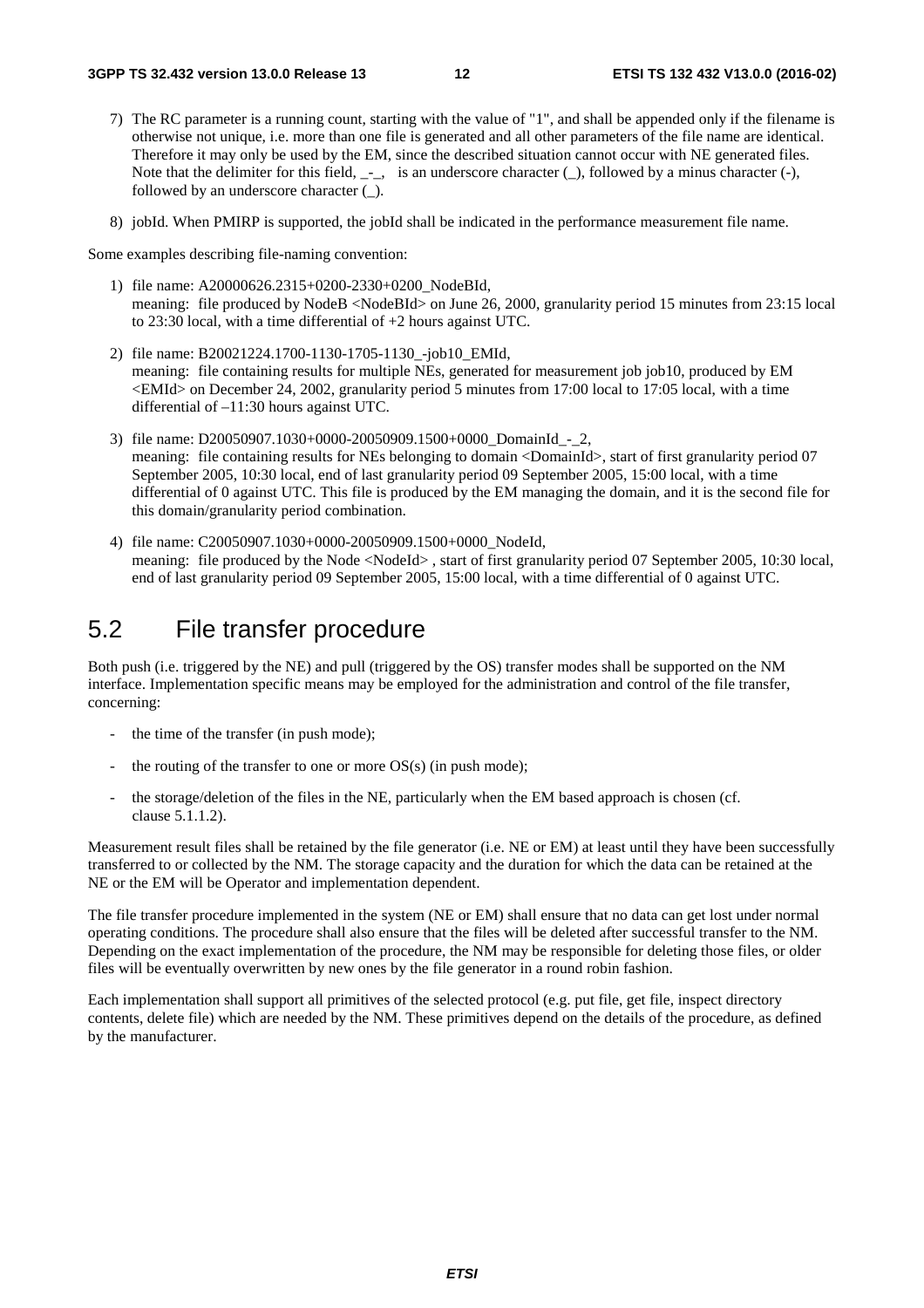# Annex A (informative): The table oriented file format structure

Measurement Items (counters) are typically grouped according functionality (cf. 3GPP TS 52.402 [7] Measurement Function). The term "measured object class" is used to identify such a group. The file format is based on the fact that the measurements are always collected in sets of one functional group.

The measInfo contains the sequence of measurements, values and related information, in a table-oriented structure. It includes a list of measurement types ("measTypes") and the corresponding values ("measValues"), together with the time stamp ("measTimeStamp"), granularity period ("granularityPeriod") and reporting period ("reportingPeriod") pertaining to these measurements. Whenever one of these 4 elements changes, then a new measInfo sequence is started. If the "measTypes" change, then also the "measValues" change, because these elements are connected in the following way: the "measTypes" correspond to a specific measurement object (NE, trunk, cell, …), of which one or more instances can exist inside the NE.

Hence for one set of "measTypes", there can be one or more sets of "measValues", according to the "measObjInstId".

The above is best explained with an example: consider the CELL measurement function (3GPP TS 52.402 [7]). Then the measured object class is Cell. The measInfo contains a "header" line defining which measurements related to Cell are collected (measTypes), and in which order. The subsequent "data" lines will then contain the values of the measurements for each specific cell, which is measured, one data line per cell (measValues).

This format will generate a kind of table with as column headings the measurement names, and in the rows the corresponding measurement values per measured instance.

# A.1 Graphical representation of the table structure

For clarity, the table in the example below only contains the measTypes and measValues (and suspectFlag), not the granularityPeriod, reportingPeriod and the measTimeStamp.

|            |     |     |     | attTCHSeizures succTCHSeizures attImmediateAssignProcs succImmediateAssignProcs |        |
|------------|-----|-----|-----|---------------------------------------------------------------------------------|--------|
| lcell=997l | 234 | 345 | 567 | 789                                                                             | falsel |
| cell=998   | 890 | 901 | 123 | 234                                                                             | falsel |
| cell=999   | 456 | 567 | 678 | 789                                                                             | falsel |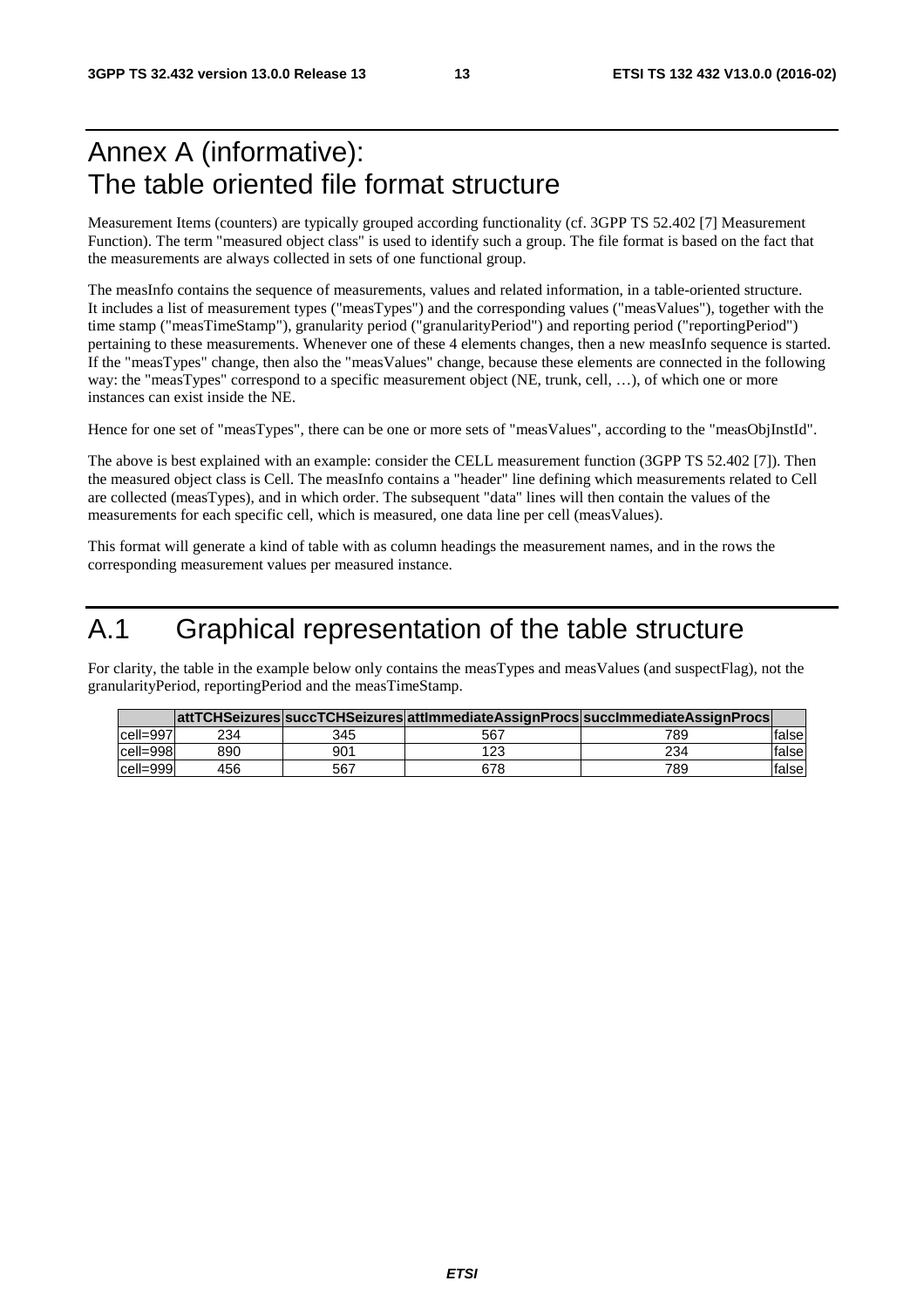# Annex B (informative): Change history

| <b>Change history</b> |                  |        |           |    |                                                                       |    |       |               |
|-----------------------|------------------|--------|-----------|----|-----------------------------------------------------------------------|----|-------|---------------|
| <b>Date</b>           | <b>TSG # TSG</b> |        | <b>CR</b> |    | <b>Rev Subject/Comment</b><br>Cat                                     |    | Old   | <b>New</b>    |
|                       |                  | Doc.   |           |    |                                                                       |    |       |               |
| Sep                   | S 25             | SP-    | --        | -- | Draft created based on 32.401 V6.1.0 and submitted to SA#25 for       | -- | 1.0.0 |               |
| 2004                  |                  | 040578 |           |    | Information                                                           |    |       |               |
| Dec                   | $S_2$            | SP-    | --        | -- | Submitted to SA#26 for Approval                                       | -- | 2.0.0 | 6.0.0         |
| 2004                  |                  | 040786 |           |    |                                                                       |    |       |               |
| Mar                   | SA 27 SP-        |        | $0001$ -- |    | Resolve ambiguity in the format for timestamps in PM files            | Α  | 6.0.0 | 6.1.0         |
| 2005                  |                  | 050040 |           |    |                                                                       |    |       |               |
| Sep                   | SA_29 SP-        |        | 00021     |    | Enhance PM XML file format with measinfo                              | C  | 6.1.0 | 7.0.0         |
| 2005                  |                  | 050585 |           |    |                                                                       |    |       |               |
| Dec                   | $SA$ 42 $-$      |        | --        | -- | Upgrade to Release 8                                                  | -- | 7.0.0 | 8.0.0         |
| 2008                  |                  |        |           |    |                                                                       |    |       |               |
| Dec                   | $SA_46$ --       |        | --        | -- | Upgrade to Release 9                                                  | -- | 8.0.0 | 9.0.0         |
| 2009                  |                  |        |           |    |                                                                       |    |       |               |
| Mar                   | SA_47 SP-        |        | $0003$ -- |    | Correct reference to non-existing annex.                              | D  | 9.0.0 | 10.0.0        |
| 2010                  |                  | 100036 |           |    |                                                                       |    |       |               |
| Sep                   | SA 49 SP-        |        | $0004$ -- |    | Remove restriction from PM file type for NE                           | F  |       | 10.0.0 10.1.0 |
| 2010                  |                  | 100488 |           |    |                                                                       |    |       |               |
| Dec                   | SA 54 SP-        |        | $0005$ -- |    | Add missing references to performance measurements TSs and remove   F |    |       | 10.1.0 10.2.0 |
| 2011                  |                  | 110706 |           |    | obsolete references                                                   |    |       |               |
| 2012-09               |                  |        |           |    | Update to Rel-11 version (MCC)                                        |    |       | 10.2.0 11.0.0 |
| 2014-10               |                  |        |           |    | Update to Rel-12 version (MCC)                                        |    |       | 11.0.0 12.0.0 |
| 2016-01               |                  |        |           |    | Update to Rel-13 version (MCC)                                        |    |       | 12.0.0 13.0.0 |